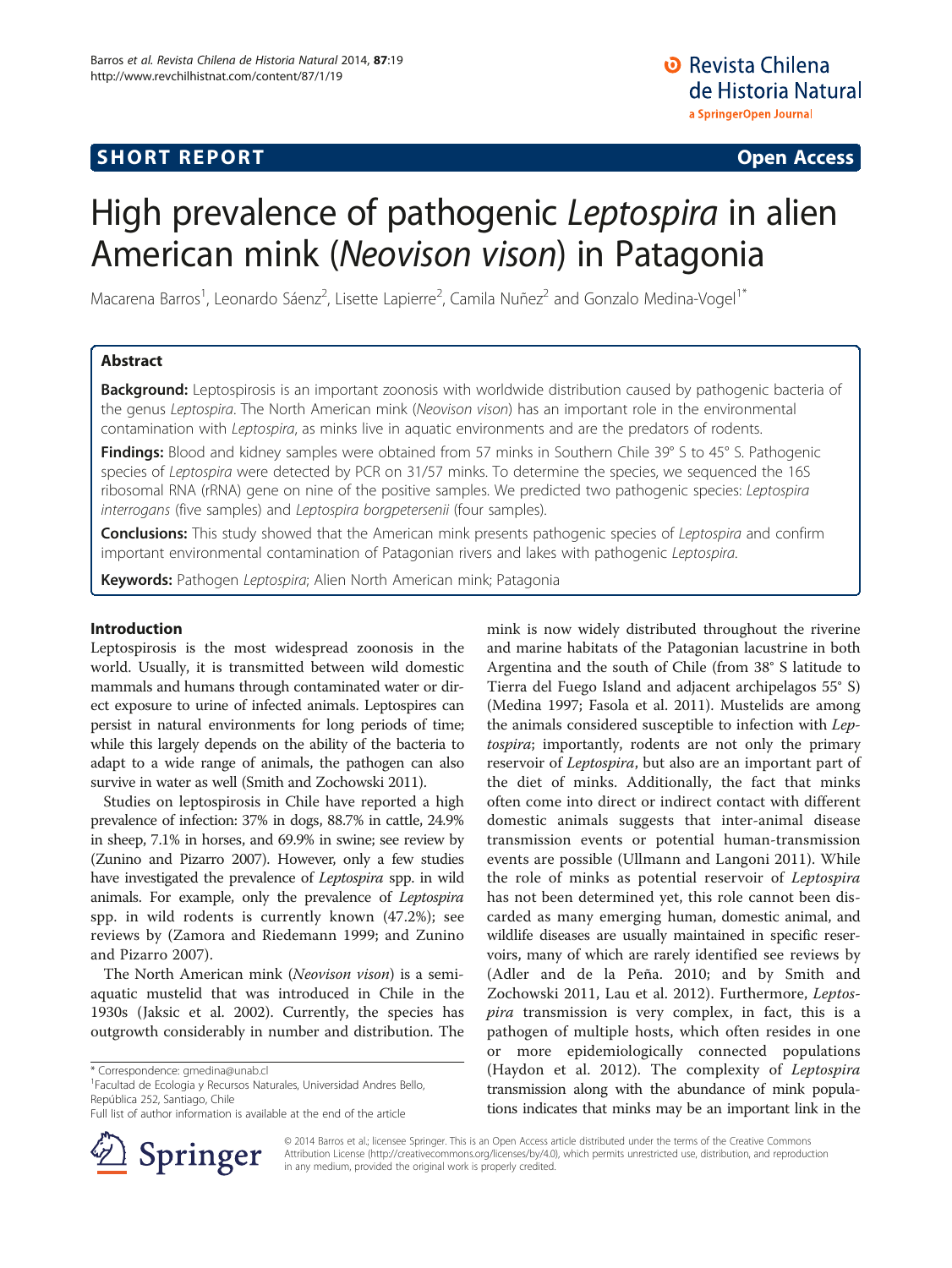<span id="page-1-0"></span>ecology of leptospires, especially due to their wide distributions, semiaquatic live, and diet (Medina [1997](#page-3-0); Millán et al. [2009;](#page-3-0) Moinet et al. [2010](#page-3-0); Sepúlveda et al. [2011\)](#page-3-0). In this study, we determined and characterized the presence of pathogenic Leptospira species in North American minks in Southern Chile.

## Materials and methods

## Sample collection

During September 2011 to March 2012 we trapped 57 minks (39 males and 18 females) using leg hold soft catch traps and cage traps. The animals were captured in ten study areas within three Southern Chilean districts (Los Rios, Los Lagos, and Aysén), between 39° S to 45° S (Figure 1). These areas support a large diversity of habitats and species, including domestic and native animals, such as cows (Bos taurus), horses (Equus ferus caballus), sheep (Ovis aries), dogs (Canis lupus familiaris), cats (Felis silvestris catus), foxes (e.g. Lycalopex spp.), and otters (Lontra provocax). The coordinates of the traps were determined with a global positioning system (GPS). Once

under anesthesia, with ketamine-dexmedetomidine in a dose of 10–0.025 mg/kg IM respectively, two blood samples (3–5 ml each) were collected by jugular venipuncture (one blood sample was collected using tubes with EDTA and the other sample was collected in tubes with cell buffer lysis). The minks were then euthanized with Tiopental® (Biosano S.A., Santiago, Chile) doses for postmortem kidney tissue collection (collected in alcohol). All animal trapping and handling were performed according with ethical protocols of the Committee of Ethic of the Universidad Andrés Bello and the National Commission for Science and Technology. Samples of blood and kidney collected in the field were frozen and transported to the laboratory for further analysis.

## Laboratory analysis

Total DNA from blood and kidney was extracted with the QIAamp DNA Mini Kit (Qiagen®, Germany). On three samples per individual (two blood and one kidney), we used PCR to screen for Leptospira spp. as previously described by Lester and LeFebvre, [2003](#page-3-0). To determine

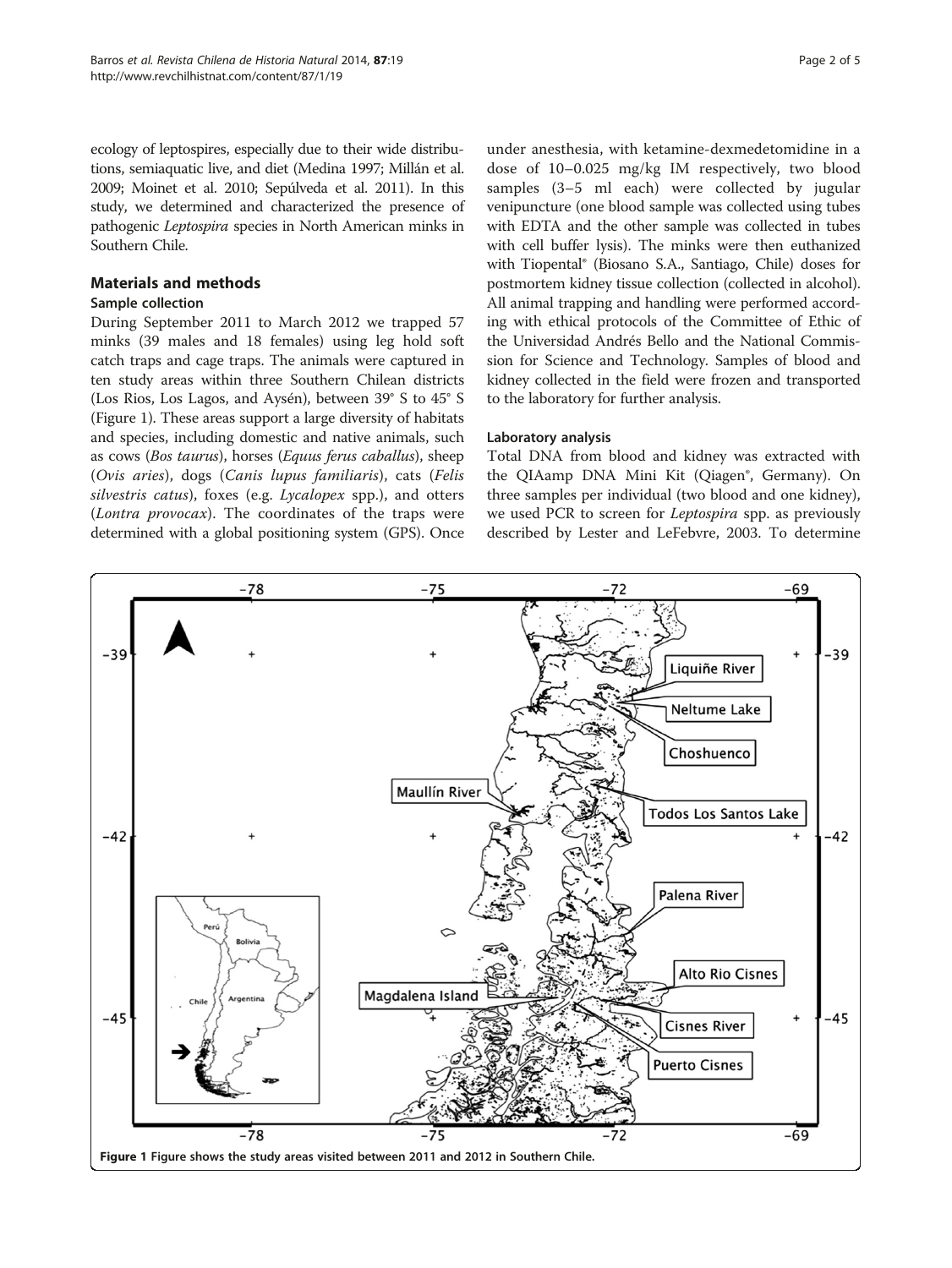the species of Leptospira present in the positive samples, the amplified DNA (571 bp) of nine representative samples were sequenced at GenYtec (Santiago, Chile) using the ABI PRISM 310. To predict the species, sequences were compared with the GenBank database using the BLAST algorithm [\(http://www.ncbi.nlm.nih.gov/BLAST\)](http://www.ncbi.nlm.nih.gov/BLAST).

## Findings

This study reports for the first time the prevalence of pathogenic Leptospira species in the American mink in the Chilean Patagonia. Among all the mink tested, 31 individuals corresponding to 55.6% (95% confidence interval =  $24$ ,  $8-86$ ,  $4)$  (21 males and 10 females) were positive for the PCR detection of pathogenic Leptospira spp. (Table 1). Seven animals tested positive for both, blood and kidney samples; eighteen of them tested positive for blood and only six for kidney samples. This suggests that more than one sample per individual facilitates the detection of Leptospira by PCR. In eight of the ten locations where samples were collected, we obtained positive results; specifically, only the location of Choscuenco and Rio Cisnes were negative (Table 1 and Figure [1\)](#page-1-0). The location with the higher number of positive samples  $(n = 8)$  was Isla Magdalena; however, we collected samples from 15 individuals in this location.

Nine positive samples from different minks and from different locations were selected for sequencing of the 571 bp amplicon of the 16S ribosomal RNA (rRNA) (Table 1). The BLAST algorithm was used to (i) validate that the amplified PCR products correspond with Leptospira species and to (ii) predict the putative pathogenic species. We identified sequences closely related to two of the Leptospira pathogenic species. Leptospira interrogans was putatively predicted in five samples from three locations (i.e., Palena, Alto Rio Cisnes, and Islas Magdalena) and samples closely related to Leptospira borgpetersenii in four samples from four locations (i.e., Liquiñe, Neltume, Todos los Santos, and Alto Rio Cisnes) (Table 1). Our matches showed approximately 97% of nucleotide identity with the *Leptospira* species mentioned above. However, these findings need to be validated though the analysis of the complete 16 S rRNA gene.

We report for the first time evidence of pathogenic Leptospira in alien North American mink in South America. In this study, we used PCR to detect the pathogen; previous studies have used traditional detection methods (e.g., microscopic agglutination test [MAT]); while these methods are not easily compared, here we discuss the prevalence previously identified by other authors in comparison with our findings, regarding of the method used. Importantly, we identified a higher prevalence (55.6%, with 95% confidence interval = 24, 8–86, 4) compared with previous reports of 23.5% of Leptospira in wild animals in Spain (Millán et al., [2009\)](#page-3-0), which used the MAT to detect the presence of Leptospira. Another study reported by Moinet et al. ([2010\)](#page-3-0) identified a prevalence of 86% in wild American mink in France MAT detection. The same study detected by PCR a renal carriage of 26% on free-ranging American minks. The fact that we detected pathogenic species of Leptospira is relevant to both human and wild species health. Prevalence was high and transversal to almost all study sites, which are characterized by a mixture of natural forest and human activities. A previous study by Ghneim et al. [\(2007](#page-3-0)) showed that dogs in rural areas were more likely to have been in contact with contaminated water

| Location         | <b>Environment</b> | Sample size | Number of positive minks <sup>a</sup><br>(sequenced samples) | Putative species of Leptospira <sup>b</sup><br>(number of samples) |
|------------------|--------------------|-------------|--------------------------------------------------------------|--------------------------------------------------------------------|
| Liquiñe          | Riverine           | 3           | 2(1)                                                         | L. borgpetersenii (1)                                              |
| Neltume          | Lacustrine         | 5           | 3(1)                                                         | L. borgpetersenii (1)                                              |
| Choscuenco       | Lacustrine         | 3           | 0                                                            |                                                                    |
| Todos los Santos | Lacustrine         | 8           | 5(1)                                                         | L. borgpetersenii (1)                                              |
| Maullín          | Palustre           | 6           | 5                                                            | Not sequenced                                                      |
| Palena           | Riverine           |             | 1(1)                                                         | L. interrogans (1)                                                 |
| Alto Rio Cisnes  | Riverine           | 5           | 4(3)                                                         | L. interrogans (2), L. borgpetersenii (1)                          |
| Isla Magdalena   | Marine             | 15          | 8(2)                                                         | L. interrogans (2)                                                 |
| Puerto Cisnes    | Marine             | 6           | 3                                                            | Not sequenced                                                      |
| Rio Cisnes       | Riverine           | 5           | 0                                                            |                                                                    |
| Total            |                    | 57          | 31                                                           |                                                                    |

Table 1 Number of positive samples and predicted Leptospira species in each study location

<sup>a</sup>PCR was conducted in three samples per individual (two blood and one kidney sample).

bLeptospira species were predicted according to the amplification of a 571 fragment of the 16S RNA gene. The best hit of BLAST was used to assign the putative species. A complete sequence of the 16S rRNA gene would validate these findings.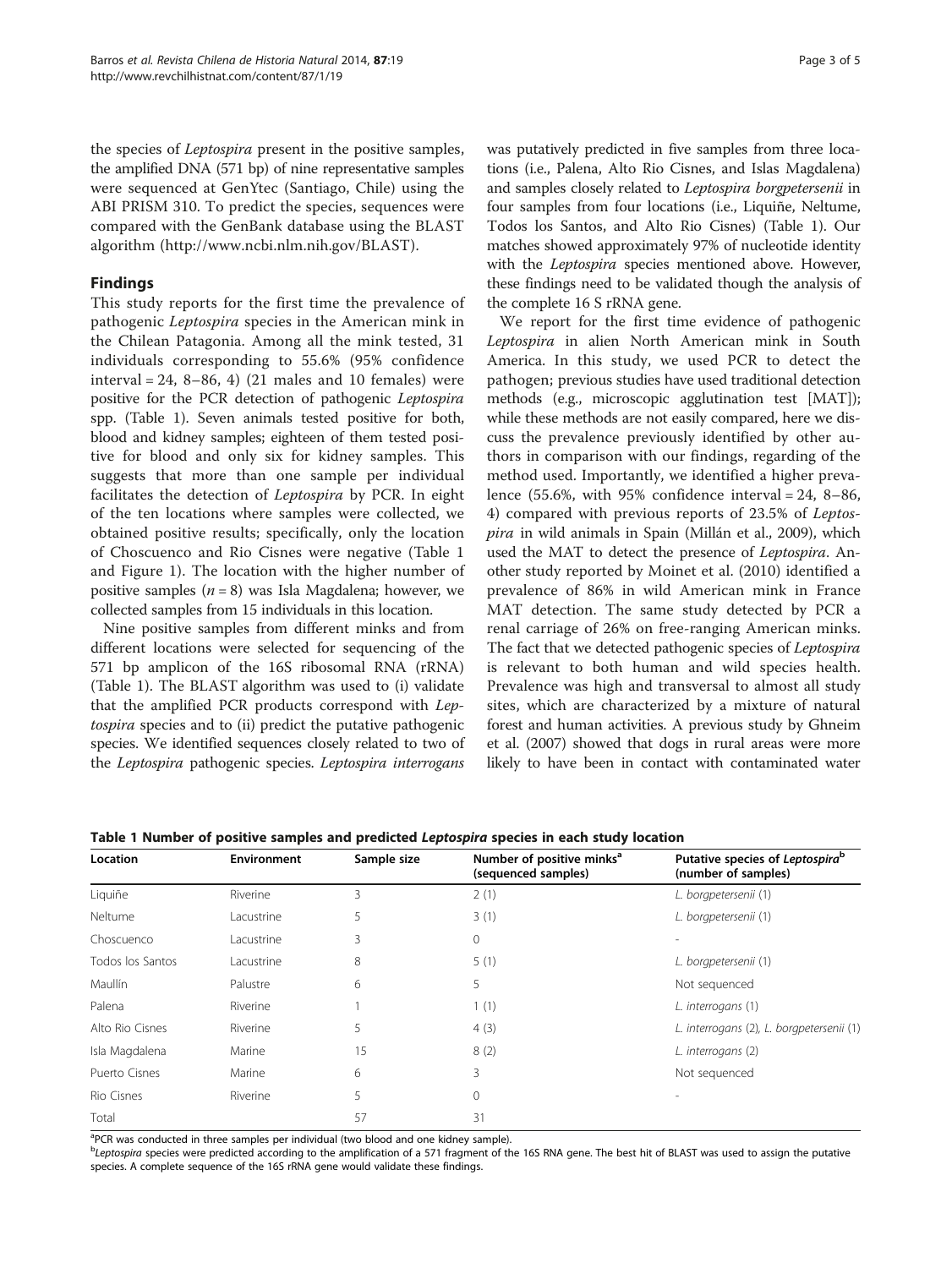<span id="page-3-0"></span>with leptospires, as compared with dogs in urban areas. This may indicate that the complexity of animal species, along with environmental factors (e.g., rainfall and standing water) in rural areas, could facilitate the contact with the pathogen. Minks likely become infected after preying on rodents. In fact, studies carried out in the same region as our study demonstrate that mink preys heavily on rodents (Medina-Vogel et al. 2013), and that rodents may become infected by contact with garbage and contaminated water (Smith and Rochowski [2011\)](#page-4-0). In the south of Chile, rodents present high rates of Leptospira infection (Zunino and Pizarro [2007\)](#page-4-0). In fact Muñoz-Zanzi et al. (2014) detected, by PCR, a 19.7% Leptospira prevalence in rodents associated with agricultural fields, 25.9% associated with rural villages, 21.1% associated with wild rodents, and 12.3% associated with slums.

In this study, we found L. interrogans in Palena, Alto Rio Cisnes, and Isla Magdalena, which is a Leptospira species largely associated to rodents (Himsworth et al. 2013). In addition, we found L. borgpetersenii in Liquiñe, Neltume, Lake Todos los Santos, and Alto Rio Cisnes, which is a *Leptospira* species associated with cattle farming. Importantly, in locations where we found L. borgpetersenii, livestock production systems are common. Thus, it is tempting to speculate that minks could be infected by predating on wild native and alien rodents in locations where livestock is rare, as well by contact with garbage and contaminated water from horse, cattle, sheep, and pig urine in locations where livestock is common.

In 13 individuals, samples from kidneys were positive; this not only demonstrates the presence of chronic disease in minks, but also that they present renal carrier status, which is the central point of the epidemiology of leptospirosis. Consequently, minks in the south of Chile may excrete leptospires though the urine to the environment (Ullmann and Langoni [2011](#page-4-0)). These initial data indicates that American mink can serve as hosts for leptospirosis, thus serving as a tool for measuring environmental contamination with this pathogen. This study represents a first insight of the mink's role in the epidemiology of Leptospira in the south of Chile. This initial evidence suggests that mink abundance may pose a threat to human aquatic activities (e.g., canoeing, aquaculture, fisheries) and may as well affect the survival of aquatic species of conservation concern, such as the southern river otter (L. provocax) (Gaydos et al. 2007). Further investigation in order to identify source of infections, wild and domestic mammalian species involved, and the mechanism of transmission are necessary to provide evidence of the role of minks in the transmission of this important zoonotic pathogen.

#### Competing interests

The authors declare that they have no competing interests.

#### Authors' contributions

LS participated in the sequence alignment and have been involved in drafting the manuscript. LL participated in the sequence alignment and drafted the manuscript. CN carried out the molecular genetic studies and participated in the sequence alignment. MB carried out the acquisition of data and analyzed and wrote the manuscript. GM conceived of the study and participated in its design and coordination and have been involved in drafting the manuscript. All authors read and approved the final manuscript.

#### Acknowledgements

Funding was provided by the Chilean Fund for Science and Technology (Fondecyt) project 1100139: 'Presence of infectious diseases in wild species: the effect of alien invasive North American mink (Neovison vison) and the coexistence with stray dogs and cats.' We also want to thank René Monsalve, Rodolfo Tardone, and Sergio Navarrete for field assistance. And we thank Drs. Nelly Lakestani and Andrea Moreno for English editing and comments.

#### Author details

1 Facultad de Ecologia y Recursos Naturales, Universidad Andres Bello, República 252, Santiago, Chile. <sup>2</sup> Faculty of Veterinary Science, University of Chile, Santiago, Chile.

#### Received: 10 March 2014 Accepted: 22 September 2014 Published online: 14 October 2014

#### References

- Adler B, De la Peña AM (2010) Leptospira and leptospirosis. Vet Microbiol 140:287–296
- Fasola L, Muzio J, Chéhebar C, Cassini M, Macdonald D (2011) Range expansion and prey use of American mink in Argentinean Patagonia: dilemmas for conservation. Eur J Wildlife Res 57:283–294
- Gaydos JK, Conrad PA, Gilardi KV, Blundell GM, Ben-david M (2007) Does human proximity affect antibody prevalence in marine-foraging river otters (Lontra canadensis)? H Wildl Dis 43:116–123
- Ghneim GS, Viers JH, Chomel BB, Kass PH, Descollonges DA, Johnson ML (2007) Use of a case-control study and geographic information system to determine environmental and demographic risk factors for canine leptospirosis. Vet Res 38:37–50
- Haydon DT, Cleaveland S, Taylor LH, Laurenson MK (2012) Identifying Reservoirs of Infection: A Conceptual and Practical Challenge. Emerg Infect Dis 8:1468–1473
- Himsworth CG, Bidulka J, Parsons K, Feng AY, Tang P, Jardine CM, Patrick DM (2013) Ecology of Leptospira Interrogans in Norway rats (Rattus norvegicus) in an inner-city neighborhood of Vancuover, Canada. PLoS Negl Trop Dis 7:2270
- Jaksic F, Iriarte A, Jiménez J, Martínez D (2002) Invaders without frontiers: cross-border invasions of exotic mammals. Biol Invasions 4:157–173
- Lau CL, Skelly C, Smythe LD, Craig SB, Weinstein P (2012) Emergence of new leptospiral serovars in American Samoa—ascertainment or ecological change? BMC Infect Dis 12(1):19
- Lester J, Lefebvre R (2003) Detection of Leptospira interrogans. Methods Mol Biol 216:193–200
- Medina G (1997) A comparison of the diet and distribution of the southern river otter (Lutraprovocax) and mink (Mustela vison) in Southern Chile. J Zool 242:291–297
- Medina-Vogel G, Barros M, Organ J, Bonesi L (2013) Evidence of competition between the Southern river otter and the alien invasive North American mink in marine habitats of southern Chile. J Zool 290:27–34
- Millán J, Candela MG, López-Bao JV, Pereira M, Jiménez MA, León-Vizcañino L (2009) Leptospirosis in wild and domestic carnivores in natural areas in Andalusia, Spain. Vector Borne Zoonotic Dis 9:549–554
- Moinet M, Fournier-Chambrillon C, Fontaine GA, Aulagnier S, Mesplède A, Blanchard B (2010) Leptospirosis in free-ranging endangered European mink (Mustela lutreola) and other small carnivores (Mustelidae, Viverridae) from southwestern France. J Wildl Dis 46:1141–1151
- Muñoz-Zanzi C, Mason M, Encina C, Gonzalez M, Berg S (2014) Household characteristics associated with Rodent Presence and Leptospira infection in rural and urban communities from South Chile. Am J Trop Med Hyg <http://ajtmh.org/cgi/doi/10.4269/ajtmh.13-0334>
- Sepúlveda MA, Munoz-Zanzi C, Rosenfeld C, Jara R, Pelican KM, Hill D (2011) Toxoplasma gondii in feral American minks at the Maullin river, Chile. Vet Parasitol 175:60–65